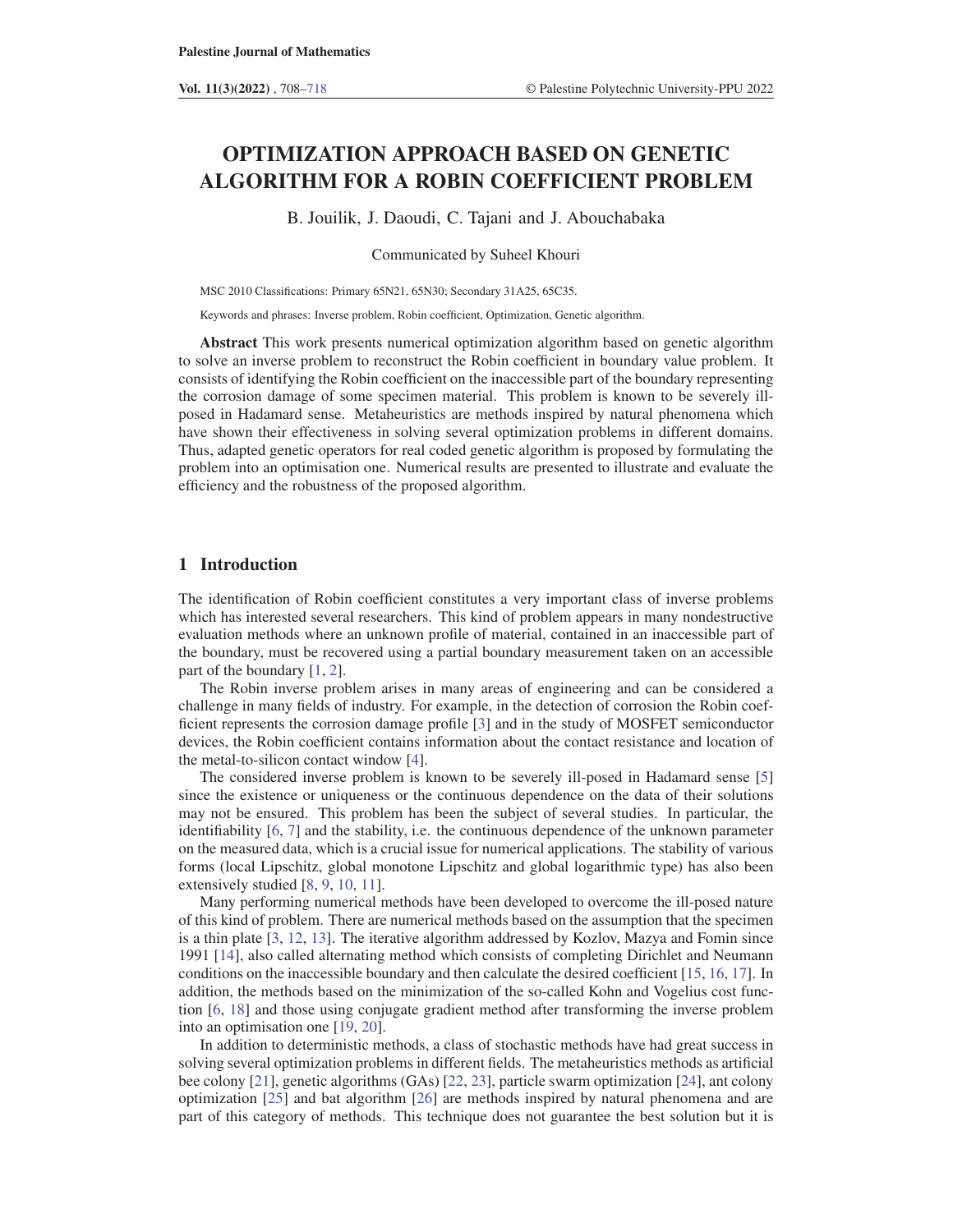to come as close as possible to the optimum value in a reasonable amount of time which is at most polynomial time. However, the application of these methods, in particular GAs, requires an adaptation of these genetic operators when solving each problem that can influence the quality of the solution (local or global optimum) and the time required to obtain the optimal solution, which explains the large number of genetic operators developed and adapted to each type of encoding.

Several researchers have used genetic algorithms (GAs) to solve different inverse problems [27, 28, 29, 30, 31, 32]. Our objective is to adapt the genetic algorithm with a good choice of genetic operators with real encoding to approach the desired solution for the Robin inverse problem. In this paper, the considered inverse problem is formulated as an optimization problem and we investigate the use of genetic algorithm with a real encoding, which has shown its efficiency in comparison to the binary encoding, with adapted crossover and mutation operators, where the obtained direct problem for Laplace's equation is discretized using the finite element method.

The remainder of this paper is organized as follows: Section 2 gives the mathematical formulation of the direct and the Robin inverse problem and its formulation on an optimisation problem. Section 3 provides a brief review of genetic algorithms and the adapted genetic algorithm for the studied inverse problem. Section 4 presents numerical results showing the effectiveness of the proposed algorithm.

## 2 Mathematical formulation

#### 2.1 Problem setting

Let  $\Omega$  be an open bounded domain in  $\mathbb{R}^2$ , representing the speciemen to be inspected, with a piecewise smooth boundary  $\Gamma = \partial \Omega$ .

 $Γ_1$  and  $Γ_0$  are two disjoint closed sub-parts of  $Γ = ∂Ω$ , where  $Γ_0$  is the accessible part; however,  $\Gamma_1$  is the inaccessible part where the corrosion has occurred.

The problem can be mathematically modelled by the Laplace equation as follows:

$$
\Delta u = 0 \quad in \quad \Omega \tag{2.1}
$$

where  $\Delta$  is the Laplace operator. We prescribe the Neumann boundary condition as follows:

$$
\partial_n u = g \quad on \quad \Gamma_0 \tag{2.2}
$$

where  $\partial_n$  denotes taking outward normal derivative.

On the inaccessible part, the boundary condition is given by the following:

$$
\partial_n u + \gamma u = 0 \quad on \quad \Gamma_1 \tag{2.3}
$$

The model given by equations  $((2.1) - (2.2) - (2.3))$  is one of the models describing the electrostatics of a conductor  $\Omega$  having an inaccessible part of its boundary, denoted by Γ<sub>1</sub>, affected by corrosion, where  $u$  represents the electrostatic potential,  $g$  is the prescribed current density on the accessible part of the boundary  $\Gamma_0$ ; while  $\gamma$ , called the corrosion coefficient, represents the characteristic of corrosion damage [33].

**Direct problem :** In the direct problem,  $\gamma$  and g would be specified in a way that leads to the Robin boundary value problem for the Laplace equation where the objective would be to find  $u$ . **Inverse problem :** The aim of the Robin inverse problem is to estimate the Robin coefficient  $\gamma$ on the inaccessible part of the boundary  $\Gamma_1 \subset \Gamma$  from the knowledge of the Neumann condition g and measuring the corresponding boundary condition  $f = u_{\text{IT0}}$  on the accessible part  $\Gamma_0$ .

Note that, for the inverse problem, both Dirichlet and Neumann boundary conditions are specified on the boundary  $\Gamma_0$ .

#### 2.2 Formulation of the optimisation problem

The main idea behind this paper is the use of an adapted genetic algorithm to approach the solution of the inverse problem which requires a transformation of the considered problem into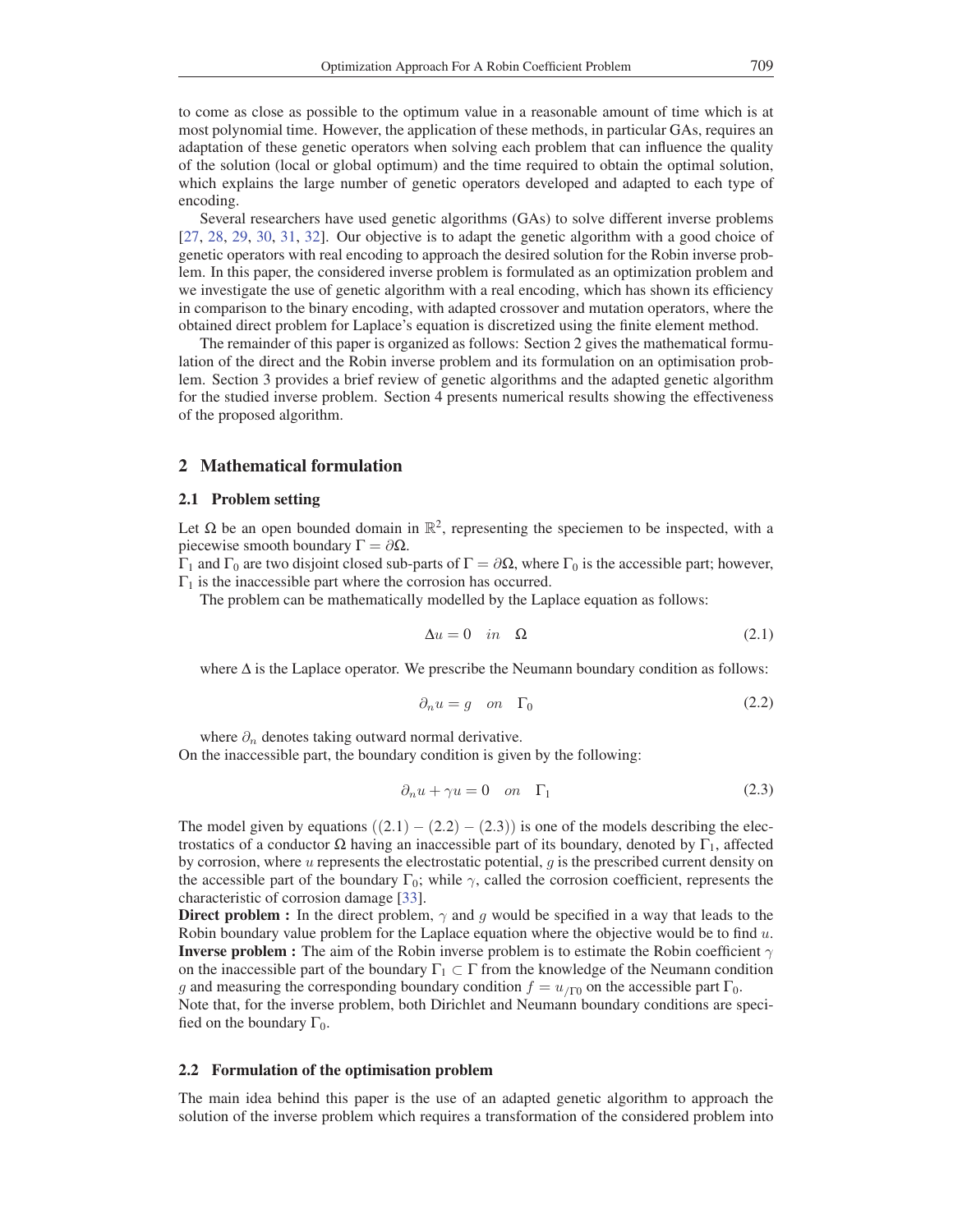an optimization problem.

Consider the following Robin boundary value problem for the Laplace equation:

$$
\begin{cases}\n-\Delta u = 0 & in \quad \Omega \\
\partial_n u = g & on \quad \Gamma_0 \\
\partial_n u + \gamma u = 0 & on \quad \Gamma_1\n\end{cases}
$$
\n(2.4)

We assume that the function  $g \ge 0$  does not vanish identically. Then the maximum principle [34] ensures that  $u > 0$  over the boundary Γ, which consequently guarantees the identifiability of the Robin coefficient  $\gamma$  in the admissible set of Robin coefficients given by  $A = \{ \gamma \in$  $L^{\infty}(\Gamma_1)$ ,  $c\chi_K \leq \gamma \leq c'$ , where c and c' are positive constants,  $K \subset \Gamma_1$  is an open set and  $\chi_K$ is the characteristic function of K.

Knowing that, this direct problem needs to be solved by Frrefem++ Software, and its mathematical formulation should be written. The Problem (2.4) is clearly equivalent to the following weak formulation: find  $u \in H^1(\Omega)$  such that for all  $v \in H^1(\Omega)$ 

$$
\int_{\Omega} \nabla u \cdot \nabla v dx + \int_{\Gamma_1} \gamma u v ds = \int_{\Gamma_0} g v ds
$$

and the well-posedness of the last problem follows from Lax-Milgram's lemma and Poincaré-Friedrichs inequality, which implies the equivalence between the standard norm of  $H^1(\Omega)$  and the norm ||.|| defined by the following:

$$
||u||^2 = \int_{\Omega} |\nabla u|^2 dx + \int_{\Gamma_1} u^2 ds
$$

Since the function  $\gamma$  on the boundary  $\Gamma_1$  is to be determined, we consider it as a control in the direct problem formulation (2.4) to fit the Cauchy data  $f \in L^2(\Gamma_0)$ , and we aim to find  $u(\gamma, g)$ such that:

$$
u(\gamma,g)_{/\Gamma_0}=f
$$

In doing so, we attempt to minimise by using genetic algorithm approach the least-squares functional J or the regularized least-squares functional  $J_r$  defined as follows :

$$
J(\gamma) = \frac{1}{2} ||u(\gamma, g) - f||_{L^2(\Gamma_0)}^2 = \frac{1}{2} ||u_\gamma - f||_{L^2(\Gamma_0)}^2
$$

and

$$
J_r(\gamma) = \frac{1}{2} ||u(\gamma, g) - f||^2_{L^2(\Gamma_0)} + \frac{\eta}{2} ||\gamma||^2_{L^2(\Gamma_1)}
$$

where  $\eta$  is the regularization parameter. The extra term in the functional  $J_r$  is the well-known Tikhonov regularization functional, and it serves to increase the numerical stability of the optimization problem [29].

## 3 Approach genetic for the Robin identification problem

#### 3.1 Overview of genetic algorithm

Genetic algorithms (GAs) are the most famous Evolutionary Algorithms (EAs) which are inspired by natural evolution and selection. It is essentially a searching method based on the Darwinian principles of biological evolution. Genetic algorithms, primarily developed by Holland [21], have been successfully applied to various optimisation problems.

Genetic algorithms search from a population of possible solutions instead of a single one. It uses random operators throughout the process including reproduction, crossover, and mutation. Thus, In genetic algorithms, a population of individuals (possible solution) is randomly selected. These individuals are subject to several genetic operators (selection, crossover, mutation, insertion, ..) to produce a new population containing, in principle, a better individual. This population evolves more and more until a stopping criterion is satisfied and declared obtaining optimal best solution. The performance of a genetic algorithm depends on the choice of operators which will intervene in the production of the new populations.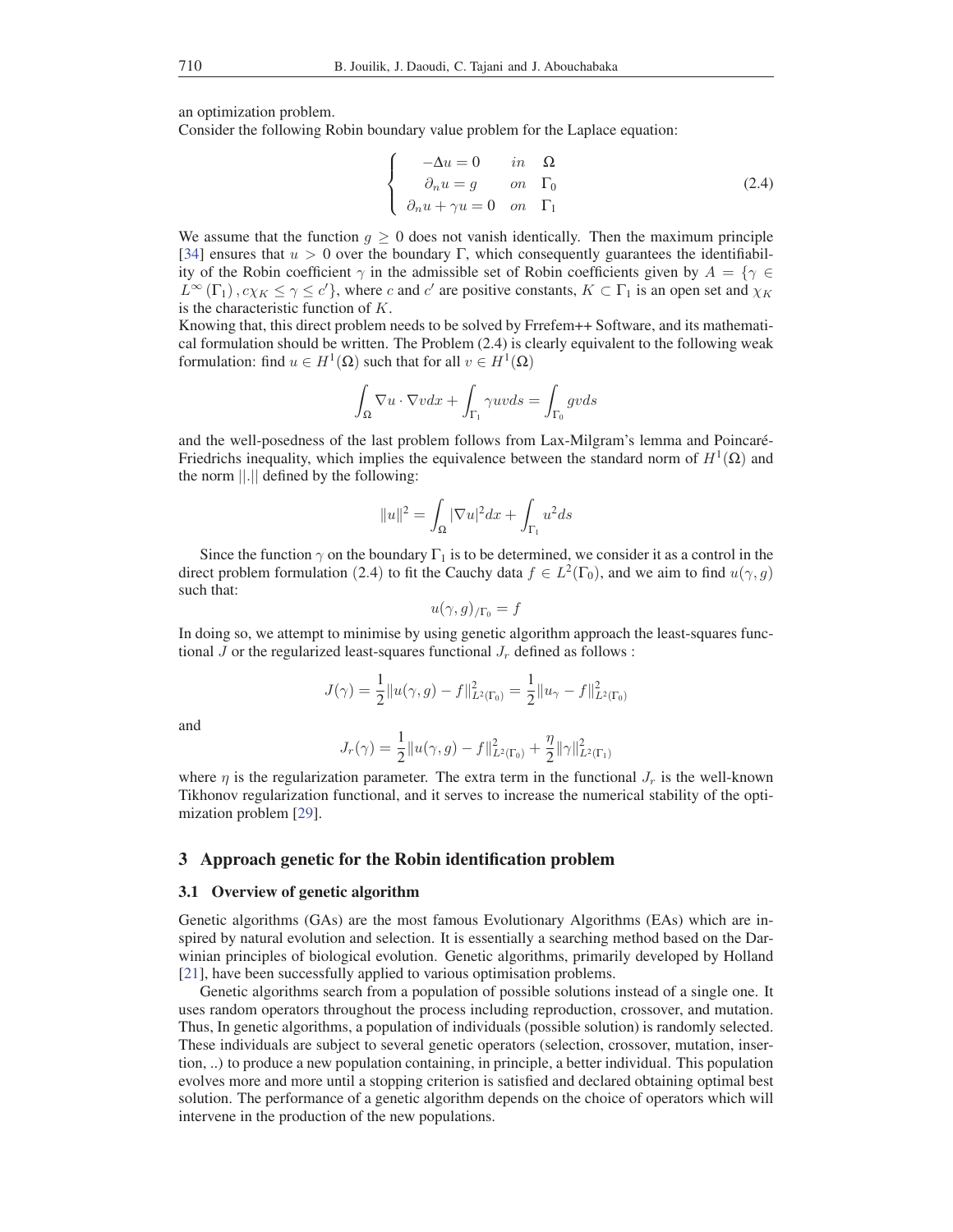The fitness or cost function used to resolve the redundancy has no requirement for continuity in the derivatives, so virtually "any" fitness function can be selected for optimizing.

- Irrespective of the problems treated, genetic algorithms are based on six principles:
- Each treated problem has a specific way to encode the individuals of the genetic population. A chromosome (a particular solution) has different ways of being coded: numeric, symbolic, matrix or alphanumeric;
- Creation of an initial population formed by a finite number of solutions...;
- Definition of an evaluation function (fitness) to evaluate a solution;
- Selection mechanism to generate new solutions, used to identify individuals in a population. There are several methods in the literature, citing the method of selection by rank, roulette, by tournament, random selection, etc.;
- Reproduce the new individuals by using genetic operators:
	- Crossover operator: It is a genetic operator that combines two chromosomes (parents) to produce a new chromosome (children) with crossover probability  $P_c$ ;
	- Mutation operator: It avoids establishing a uniform population that is unable to evolve. This operator used to modify the genes of a chromosome selected with a mutation probability  $P_m$ ;
- Insertion mechanism: It decides what should stay and what should disappear.
- Stopping test: to make sure about the optimality of the solution obtained by the genetic Algorithm.

## 3.2 Choice of genetic operators for the optimisation problem

To solve the considered problem using GAs, it is necessary to adapt the genetic operators, starting with the type of encoding, the crossover operator and mutation operator.

It is known that the performance of real coded genetic algorithm is superior to binary coded genetic algorithm requiring huge computational time and memory, in particular, for high dimensional problems in which higher degree of precision is desired. Then, in this problem, a real coded GA is used where the decision variables are encoded as real numbers.

For the other operators, we have chosen the Arithmetic crossover [35] and the Non-uniform mutation [36], defined as follows:

• Arithmetic crossover Different types of crossover operators adapted to real coded GA have been developed by several authors that have shown their effectiveness in solving several optimization problems [37]. We opt for this proposed algorithm for the arithmetic crossover. In arithmetic crossover, two parents produce two offsprings. The offsprings are arithmetically represented by the following:

$$
y_i^{(1)} = \alpha_i x_i^{(1)} + (1 - \alpha_i) x_i^{(2)}
$$
  
\n
$$
y_i^{(2)} = \alpha_i x_i^{(2)} + (1 - \alpha_i) x_i^{(1)}
$$
\n(3.1)

where  $\alpha_i$  are uniform random numbers, say in [−0.5, 1.5] [22].

• Non-uniform mutation (NUM) Michalewicz's non-uniform mutation is one of the most widely used mutation operators in real coded GAs. From a point  $x^t = (x_1^t, x_2^t, \dots, x_n^t)$  the<br>muted point  $x^{t+1} = (x^{t+1}, x^{t+1}, \dots, x^{t+1})$  is created as follows: muted point  $x^{t+1} = (x_1^{t+1}, x_2^{t+1}, \dots, x_n^{t+1})$  is created as follows:

$$
x_i^{t+1} = \begin{cases} x_i^t + \Delta(t, x_i^u - x_i^t) & \text{if } r \le 0.5\\ x_i^t - \Delta(t, x_i^t - x_i^t) & \text{otherwise} \end{cases}
$$
(3.2)

,

where t is current generation number and  $r$  is a uniformly distributed random number between 0 and 1.  $x_i^l$  and  $x_i^u$  are lower and upper bounds of the *i* the component of the decision vector respectively. The function  $\Delta(t, u)$  given below takes value in the interval [0, *u*] vector, respectively. The function  $\Delta(t, y)$  given below takes value in the interval  $[0, y]$ .

$$
\Delta(t, y) = y \left( 1 - u^{(1 - \frac{1}{t})^b} \right)
$$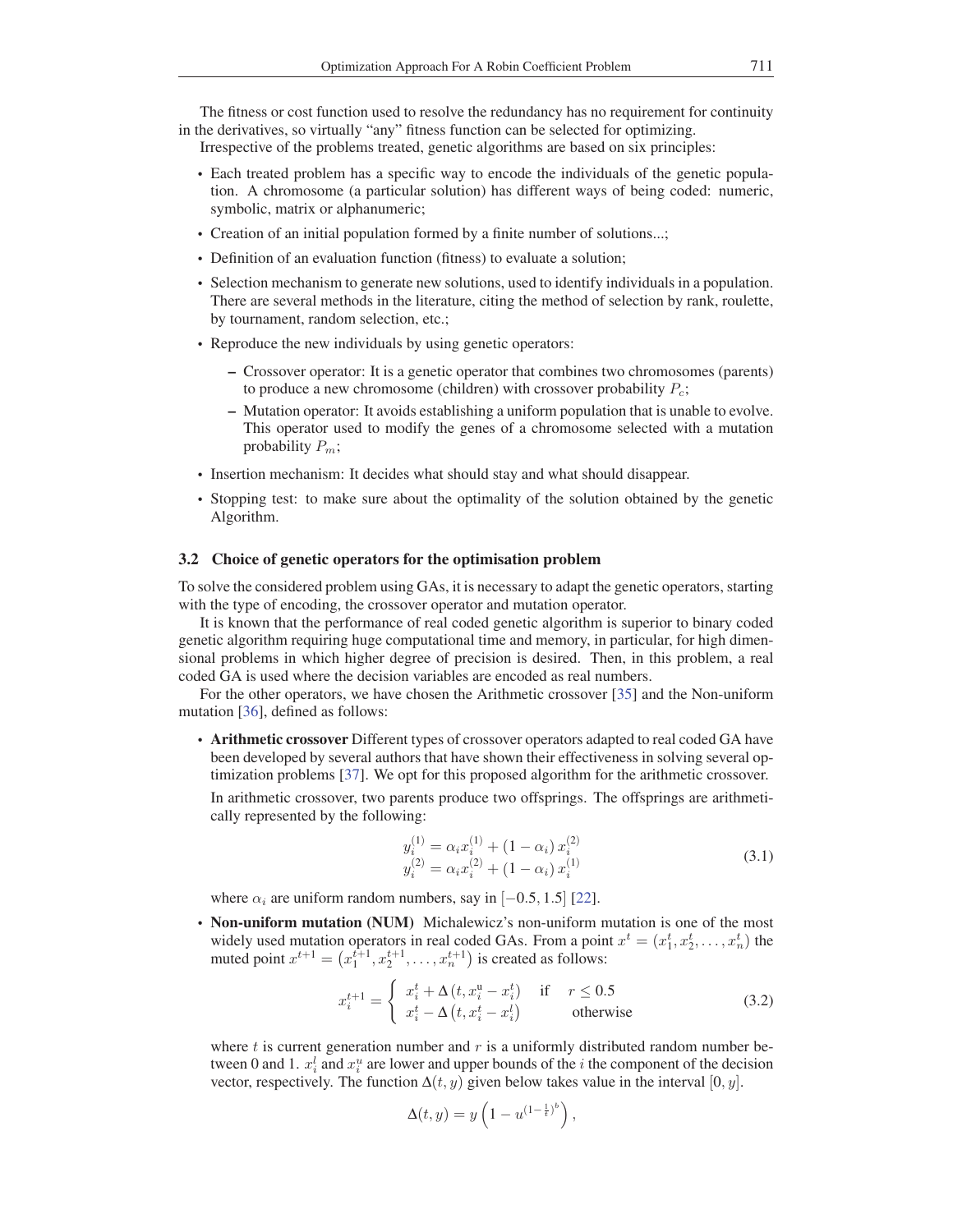where u is a uniformly distributed random number in the interval [0, 1], T is the maximum number of generations and b is a parameter, determining the strength of the mutation operator. In the initial generations nonuniform mutation tends to search the space uniformly and in the later generations it tends to search the space locally, i.e. closer to its descendants.

### 3.3 Genetic approach for the Robin inverse problem

The approach GA used to solve the inverse problem is defined following the steps below:

• Step 1: Given an initial random population  $\gamma_k^0$ ,  $k = 1, 2, \ldots, N$ , with N is the population size of search space, solve the problem (3.3) below for each given  $\gamma_k^0$  by finite element tion size of search space, solve the problem (3.3) below for each given  $\gamma_k^0$  by finite element method given by: method, given by :

$$
\begin{cases}\n-\Delta u = 0 & in \quad \Omega \\
\partial_n u = g & on \quad \Gamma_0 \\
\frac{\partial u}{\partial n} + \gamma_k^0 u = 0 & on \quad \Gamma_1\n\end{cases}
$$
\n(3.3)

- Step 2 : Evaluate  $\mathbf{J}(\gamma_k^0), k = 1, 2, \dots, N$
- Step 3 : Using  $\mathbf{J}(\gamma_k^0)$  as indicator of each individual, the next generation  $\gamma_k^1$  is created by GA with the following rule: GA with the following rule:

$$
\gamma_k^1 = M_u \cdot C_r \cdot S_e \left( \gamma_k^0 \right) \tag{3.4}
$$

where :

- $S_e$ : Random Selection
- $C_r$ : The crossover operator with Crossover Probability  $P_c$
- $M_u$ : The Mutation operator with Mutation Probability  $P_m$
- Step 4 : Go to step 1 with  $\gamma_k^1$  replacing  $\gamma_k^0$  and continue.
- Step 5 : The process continue for  $\gamma_k^i$ , with  $i = 1, 2, \dots Max_{gen}$

# 4 Numerical results

We consider an isotropic homogeneous medium consisting of an open bounded domain  $\Omega$  with a piecewise smooth boundary where  $\Gamma = \Gamma_0 \cup \Gamma_1$ ; and  $mes(\Gamma_1) \neq 0$  and  $mes(\Gamma_0) \geq mes(\Gamma_1)$ .



Figure 1. The considered example

We consider a typical bench-mark test example, where  $\Gamma_1$  is the inaccessible part of the boundary, given by the following:

$$
(P): u_{ex}(x, y) = \cos(x)\cosh(y) + \sin(x)\sinh(y) \quad \text{and} \quad \gamma_{ex}(y) = -\tanh(y)
$$

The genetic operators and the parameters used for the genetic algorithm for evolving each individual population are as follows: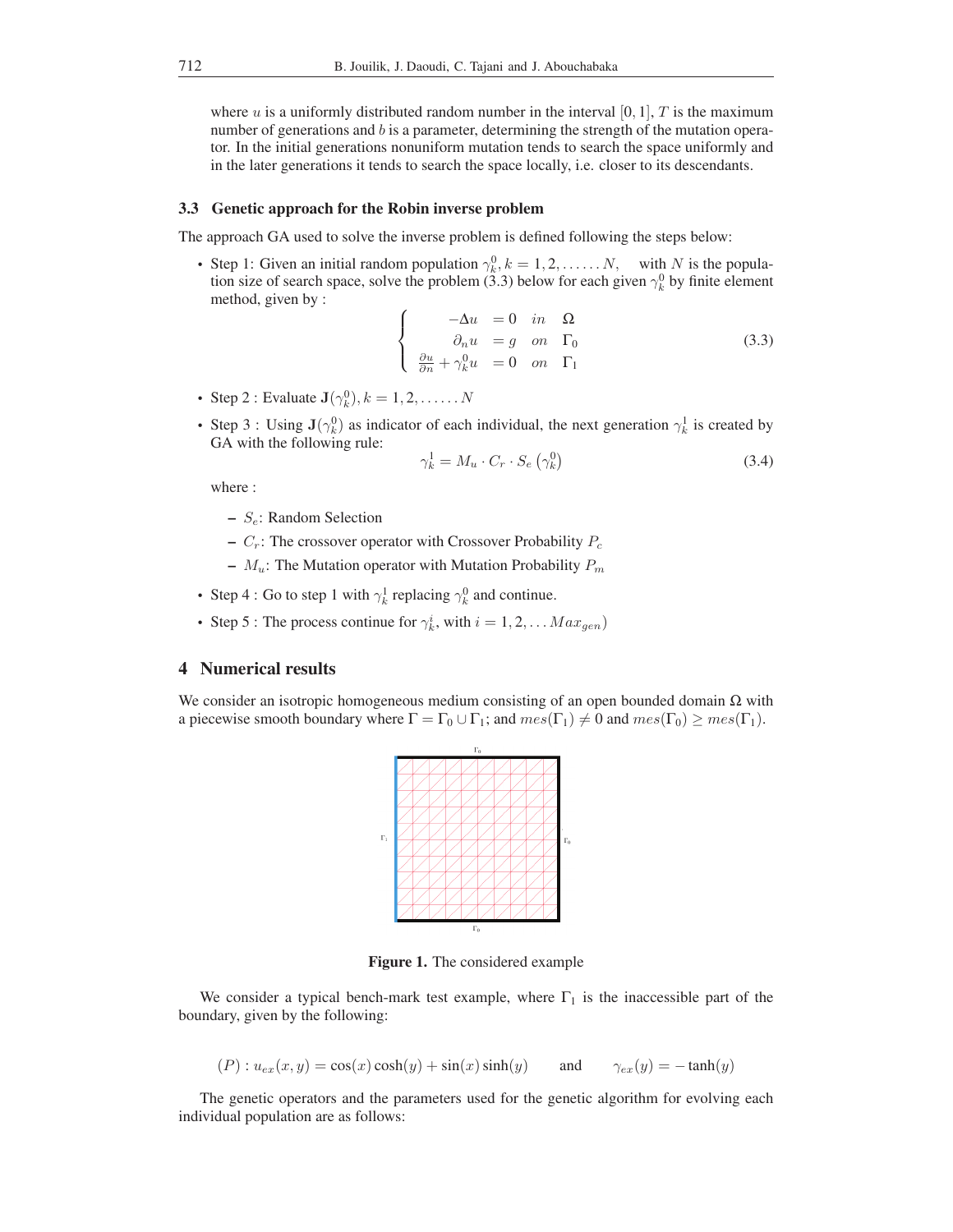- maximum number of generations  $Max_{gen} = 200$
- population size  $n_{pop} = 100$
- Arithmetic Crossover, Crossover probability  $P_c = 0.9$
- Non-uniform mutation, mutation probability  $P_m = 0.01$
- Insertion: Elitism

The experiments are done on an intel (R) Core(TM) i5-431OU CPU @ 2.6 GHz machine with 4.00 Go RAM.

The algorithm is implemented using the software FreeFem++ which is a free software to solve numerically partial differential equations (PDE) in  $\mathbb{R}^2$  and in  $\mathbb{R}^3$  with finite elements methods.

It should be noted that the software FreeFem ++ allows a rapid specification of the EDP (direct problem resulting from the considered optimization problem by writing its variational formulation).

Knowing that in most practical cases the desired solution is not known, we consider two approaches in these numerical simulations. First and foremost, we consider that the form of the function of Robin coefficient is known in a way that allows to find the function in the form  $\gamma(y) = a \times \tanh(b \times y)$ . For the second approach, we seek a polynomial approximation of the desired Robin coefficient.

Several parameters can be influenced on the performance of the genetic algorithm proposed to optimize the functional J and then on the complexity of the approach proposed to solve the inverse problem during the various carried out numerical simulations. Specifically, for the two forms of the function to be approximated, finding an approximation of  $\gamma$  amounts to approximating the coefficients  $a, b$  or the polynomial coefficients. Thus, the research domain, or interval of membership of each coefficient, can influence the speed and even the precision of the result obtained. Table 1 shows the influence of choice of membership intervals on the Robin coefficient approximation. Indeed, the carried out numerical simulations show that the more the domain of research is reduced, the more the solution found is precise and less iterations are required.

| [a, b]      | Iteration | J with Approach 1 | J with Approach 2 |
|-------------|-----------|-------------------|-------------------|
| $[-2, 2]$   | 50        | 9.66e-007         | 5.56e-005         |
| $[-10, 10]$ | 50        | $1.53e-005$       | 3.86e-004         |
| $[-20, 20]$ | 50        | 1.08e-004         | $7.12e-002$       |
| $[-30, 30]$ | 50        | 1.008e-003        | 4.84e-002         |
| $[-40, 40]$ | 50        | 1.95e-004         | $3.13e-002$       |

Table 1. Influence of the choice of the research domain for obtained value of the functional J in the appropriate iteration

On the other hand, the number of individuals generated at each iteration, the probabilities of crossover and mutation are all important factors allowing the improvement of the performance of the proposed algorithm and having a diversity in the population after each iterations which will make it possible to overcome the convergence towards a local minimum. The presented results come from several simulations which resulted in making the best choices for these parameters, also based on the studies carried out in this direction in the work on the genetic algorithms already mentioned.

The obtained results for the first approach (known form of the solution) are presented in figure 2 which shows the evolution of the functional  $J$  during a genetic process where it has been taken into account that the sought coefficients belong to the interval [-5.5] and give the different approximations of Robin's coefficient in comparison with the exact solution showing that a good approximation is obtained after a reduced number of iterations.

For the second approach (polynomial approximation), several simulations are carried out with different choices of polynomial degrees and even by taking into consideration the possible properties of the desired coefficient (odd in this case). In this sense, by considering an approximation by a polynomial of degree 4. Figure 3 presents the differences approximations of the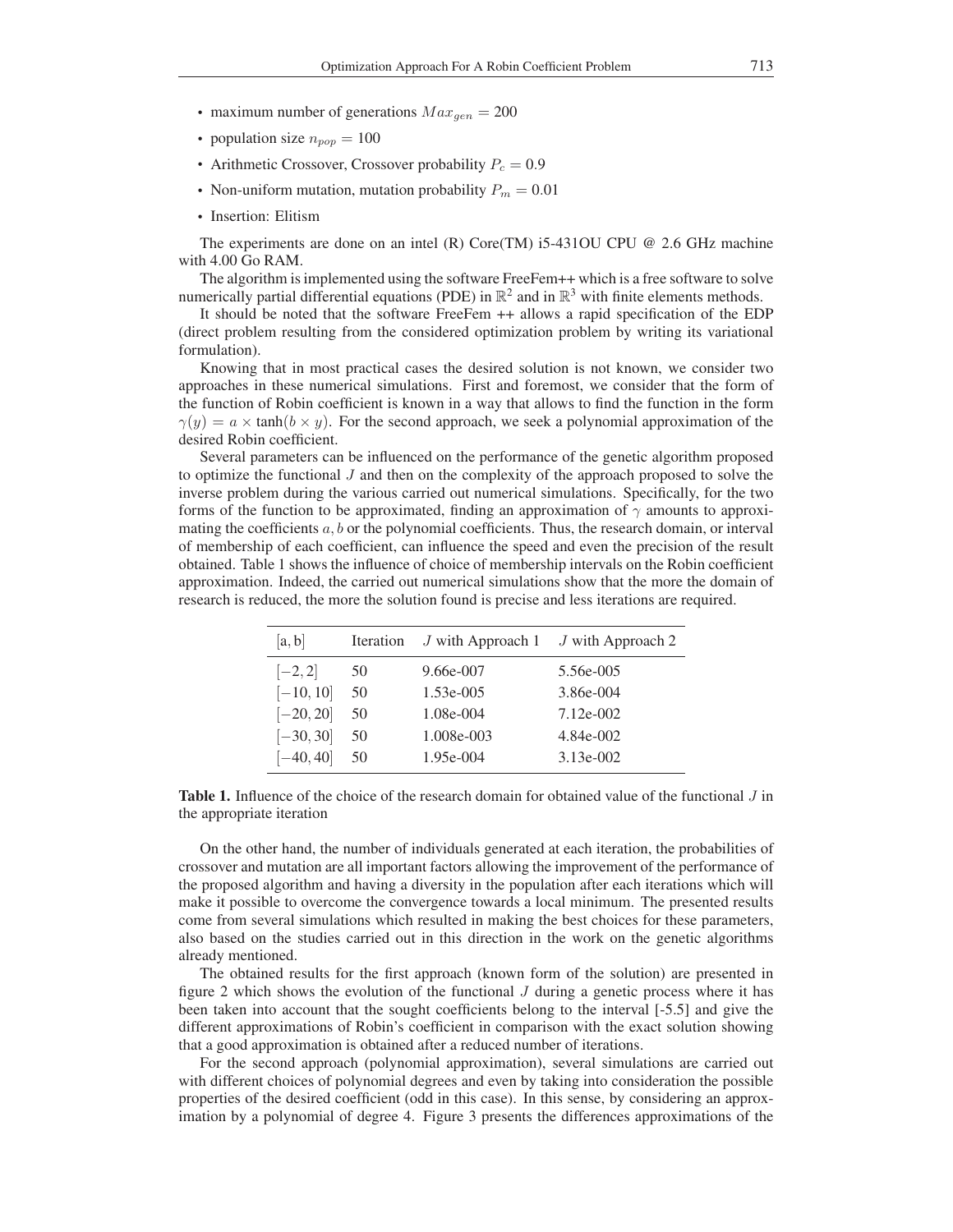

**Figure 2.** The fitness functional according to the number of iterations  $J$  (Left) and the numerical solution  $\gamma(y)$  on the inaccessible boundary  $\Gamma_1$  calculated by the GA for different iterations for the first approach (right)



**Figure 3.** The fitness functional according to the number of iterations  $J$  (Left) and the numerical solution  $\gamma(y)$  on the inaccessible boundary  $\Gamma_1$  calculated by the GA for different iterations for the second approach (right)



**Figure 4.** The numerical solution  $\gamma(y)$  on the inaccessible boundary  $\Gamma_1$  calculated by the GA for different iterations for the first approach (left) and the second approach (right)

requested coefficient and also shows the evolution of the functional J and the evolution of Robin coefficient during the genetic process in comparison with the exact solution.

In addition, the studied inverse problem is known to be ill-posed. In particular, the solution does not depend on Cauchy data even if it exists. To increase the numerical stability of the optimization problem, we use the functional  $J_r$  where we add a regularization term. Figure 4. gives the results obtained either for the value of  $J_r$  as a function of the iterations and the approximation of Robin's coefficient in comparison with the exact solution showing that the use of the functional with regularization term, taken here  $\eta = 10^{-5}$ , allows to lead to a better approximation. Indeed, with approach 1, we obtain an approximate solution with a functional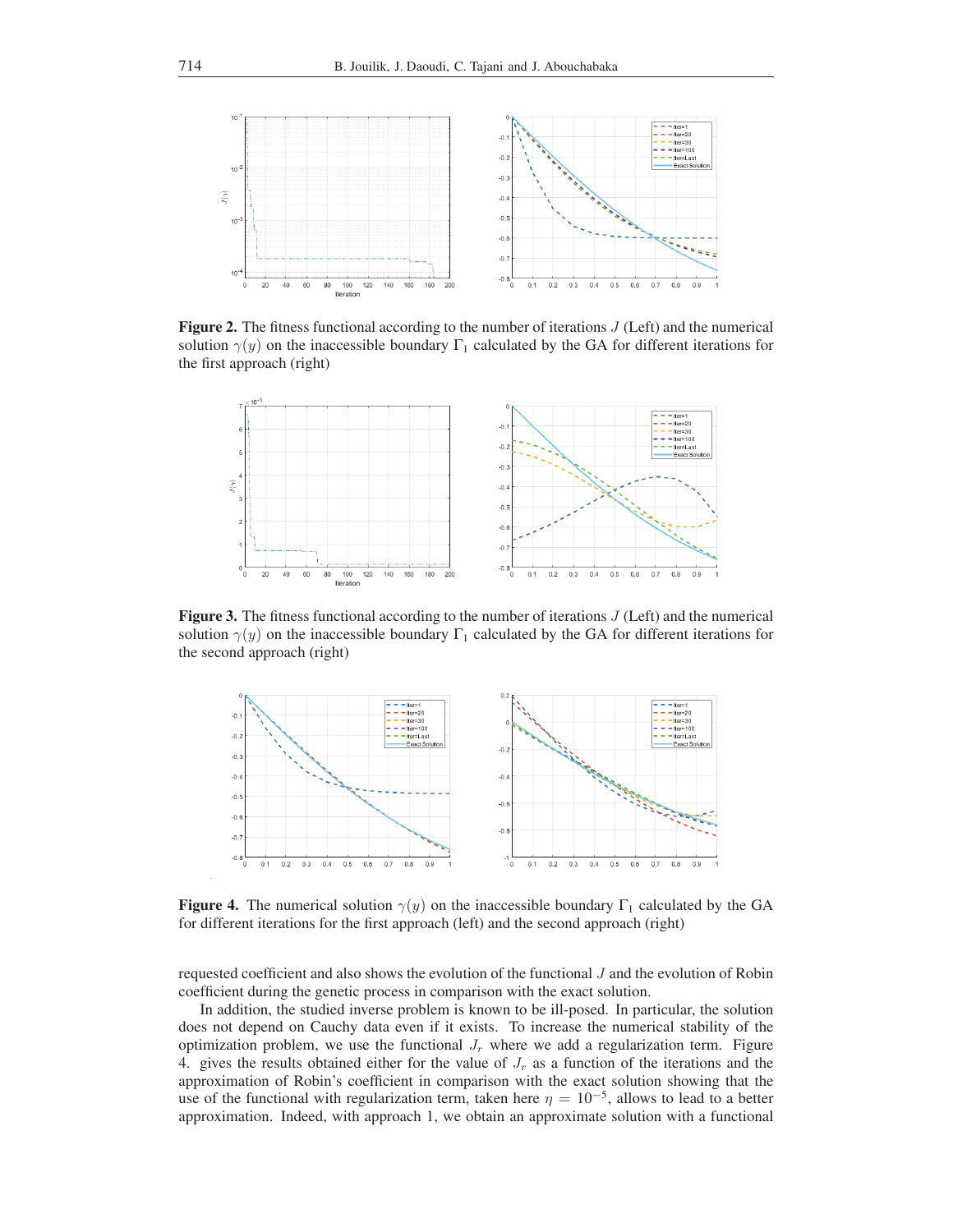cost  $J_r$  equal to  $1.24 \times 10^{-4}$  after 11 iterations and continues to decrease until the value 2.31  $\times$  $10^{-7}$  at the iteration 24; however, the obtained value of J is equal to  $1.82 \times 10^{-4}$  after 12 iteration end this value is stagnated. Similarly, with the approach 2, we obtain an approximate solution with a cost of functional  $J_r$  equal to 6.91 × 10<sup>-4</sup> after just 7 iterations; however, almost the same value with the functional  $J$  is obtained after 70 iterations.



Figure 5. The cost functional with and without regularization (left) and numerical solution for  $\gamma(y)$  with and without regularization in comparison with the exact solution with approach 1 (right)



Figure 6. The cost functional with and without regularization (left) and numerical solution for  $\gamma(y)$  with and without regularization in comparison with the exact solution with approach 2 (right)



**Figure 7.** The numerical solution  $\gamma(y)$  calculated by the GA, for various levels of noise 1%, 2%, 3% and 4% , in comparison with the exact solution for the first (left) and second approach (right)

Figure 5. and figure 6. present a comparison between the numerical results obtained for the approximation of Robin's coefficient by the first and second approach showing that the proposed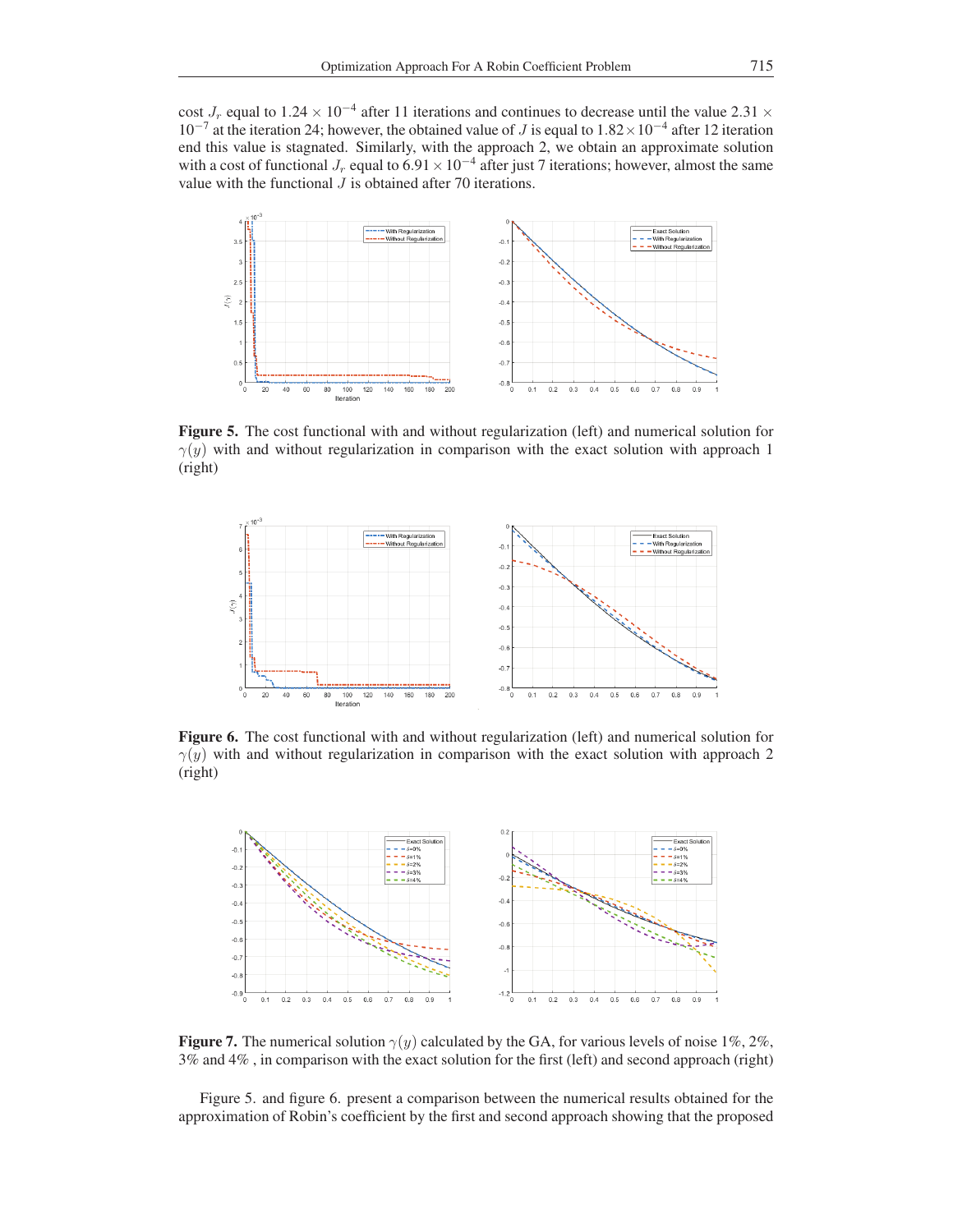algorithm gives better results if we consider the functional to be optimized with regularization term.

For the study of the stability aspect, the limit data were disturbed with different noise levels in order to simulate the measurement errors. We see that for a noise of 1% for example, there is a good agreement between the two numerical solutions (with noise and without noise), and they are both good approximations of the exact solution. Similar results are obtained for various noise levels added to the input data (see figure 7.). Moreover, it can be seen that as the noise level decreases, the numerical solution gets closer to the exact solution.

# 5 Conclusion

In this work, a Robin inverse problem is considered. This problem is ill-posed in the sense of Hadamard, which requires regularizing methods to solve it. An optimization approach based on genetic algorithms is proposed. To implement it, a formulation into an optimization problem is carried out giving rise to a functional to be optimized by applying a genetic algorithm with an adequate choice of the genetic operators. The direct problem found is solved by the finite element method. Numerical results are proposed, for an irregular domain, to approach the Robin coefficient as being a solution of a typical bench-mark test example of the inverse Robin problem showing the efficiency of the proposed approach.

The proposed approach is an alternative to existing methods requiring a certain regularity (differentiability for example) to be developed and shows the efficiency of metaheuristic methods in solving this type of inverse problem by adapting the parameters of genetic algorithms. It should be noted that work is in progress to extend this strategy and apply other metaheuristics to other classes of inverse problems.

## References

- [1] V. Isakov, *inverse problems for partial differential equations, applied mathematical sciences, 127*, New York, Springer (1988).
- [2] P. G. Kaup, F. Santosa, Nondestructive evaluation of corrosion damage using electrostatic measurements, *Journal of Nondestructive Evaluation* 14(3), 127–136 (1995).
- [3] G. Inglese, An inverse problem in corrosion detection, *Inverse Problems* 13(4), 977–994 (1997).
- [4] S. Busenberg and W. Fang, Identification of semiconductor contact resistivity , *Quarterly of Appl. Math.* 49(4), 639–649 (1991).
- [5] J. Hadamard, *Lectures on the Cauchy Problem in Linear Partial Diferential Equations*, Yale University Press, New Haven (1923).
- [6] S. Chaabane and M. Jaoua, Identification of Robin coefficients by the means of boundary measurements, *Inverse Problems* 15(6), 1425–1438 (1999).
- [7] S. Chaabane, J. Ferchichi and K. Kunisch, Differentiability properties of the L1-tracking functional and application to the Robin inverse problem, *Inverse Problems* 20(4), 1083–1097 (2004).
- [8] G. Alessandrini, L. Del Piero and L. Rondi, Stable detection of corrosion by a single electrostatic measurement, *Inverse Problems* 19(4), 973–984 (2003).
- [9] S. Chaabane, I. Fellah, M. Jaoua and J. Leblond, Logarithmic stability estimates for a Robin coefficient in twodimensional Laplace inverse problems, *Inverse Problems* 20(1), 47–59 (2004).
- [10] M. Choulli and A. Jbalia, The problem of detecting corrosion by an electric measurement revisited, *Disc. and Cont. Dyn. Sys. - Series* 9(3), 643–650 (2016).
- [11] E. Sincich, Lipschitz stability for the inverse Robin problem, *Inverse Problems* 23, 1311–1326 (2007).
- [12] D. Fasino and G. Inglese, An inverse problem for Laplace's equation: theoretical results and numerical methods, *Inverse Problems* 15, 41–48 (1999).
- [13] D. Fasino and G. Inglese, Discrete methods in the study of an inverse problem for Laplace's equation, *SIAM J. Numer. Anal.* 19, 105–118 (1999).
- [14] V. A. Kozlov, V. G. Mazya and D. V. Fomin, An iterative method for solving the Cauchy problem for elliptic equation, *Comput. Math. Phys.* 31, 45–52 (1991).
- [15] C. Tajani, B. Jouilik and J. Abouchabaka, Numerical identification of Robin coefficient by iterative method, *Palestine Journal of Mathematics* 7(1), 64–72 (2018).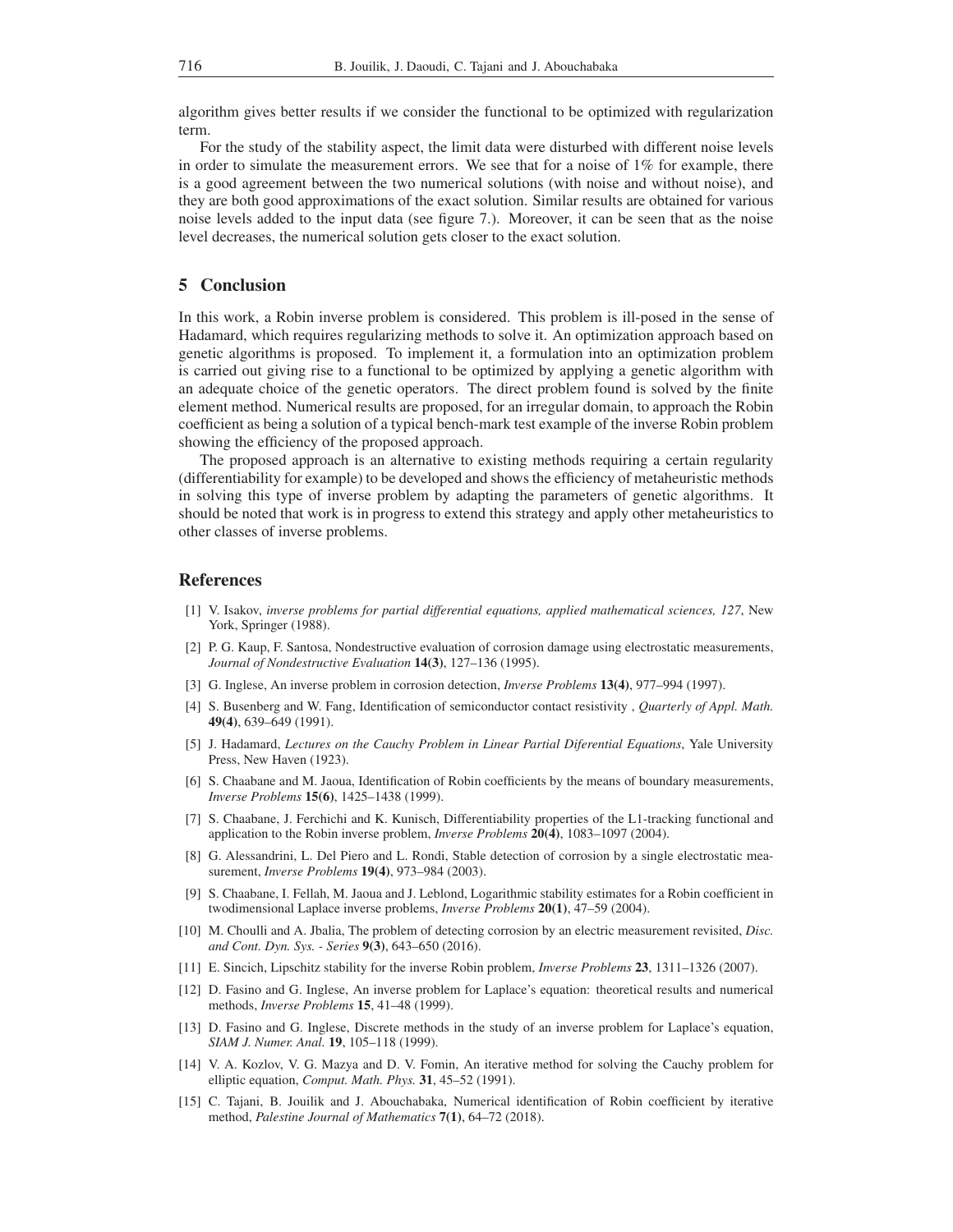- [16] Y. Xin, Ch. Mourad and Ch. Jin, An iterative BEM for the inverse problem of detecting corrosion in a pipe, *Num. Math., A J. of Chin. Univer.* 14(3), 252–266 (2004).
- [17] C. Tajani, J. Abouchabaka, On the data completion problem for Laplace's equation, *Annals of the Univ. of Crai., Math. and Comp. Scie. Ser.* 45(1), 11–36 (2018).
- [18] S. Chaabane, C. Elhechmi b, M. Jaoua, A stable recovery method for the Robin inverse problem, *Math. Comput. Simul.*, 66, 367–383 (2004).
- [19] B. Jin, Conjugate gradient method for the Robin inverse problem associated with the Laplace equation, *Int. J. Num. Meth. Eng.* 71, 433–453 (2007).
- [20] Y. B. Ma and F. R. Lin, Conjugate Gradient Method for Estimation of Robin Coefficients, *East Asi. J. on Appl. Math.* 4(2), 189–204 (2014).
- [21] D. Karaboga, and B. Gorkemli, A combinatorial artificial bee colony algorithm for traveling salesman problem, *International symposium on innovations in intelligent systems and applications (INISTA)*, 50– 53 (2011).
- [22] Z. Michalewicz, *Genetic algorithms + data structures = evolution programs*, Berlin: Springer (1992).
- [23] D. Goldberg, *Genetic Algorithm in Search, Optimization, and Machine Learning*, Addison Wesley (1989).
- [24] J. L. Fernández-Martínez, E. García-Gonzalo, J. P. Fernández Álvarez,H. A. Kuzma and C. O. Menéndez Pérez, PSO: A powerful algorithm to solve geophysical inverse problems. Application to a 1D-DC resistivity case. *J. Appl. Geophys.* 71, 13–25 (2010).
- [25] M. Dorigo, V. Maniezzo and A. Colorni, The ant system: optimization by a colony of cooperating agents, *in: IEEE transactions on systems, man, and cybernetics– part B* 26, 29–42 (1996).
- [26] X. S. Yang, A new metaheuristic bat-inspired algorithm, *In Nature inspired cooperative strategies for optimization, Springer, Berlin, Heidelberg*, 65–74 (2010).
- [27] X. S. Yang, Metaheuristic algorithms for inverse problems, *Int. J. Inn. Comp. and Appl.* 5(2), 76–84 (2013).
- [28] N. S. Mera, L. Elliott and D. B. Ingham, Numerical solution of a boundary detection problerm using genetic algorithrms, *Eng. Anal. with Boun. Elem.* 28(4), 405–411 (2004).
- [29] N. S. Mera, L. Elliott and D. B. Ingham, A multi-population genetic algorithm approach for solving illposed problems, *Comp. Mech.* 33, 254–262 (2004).
- [30] N. S. Mera, L. Elliott and D.B. Ingham, On the use of genetic algorithms for Solving Ill-Posed Problems, *Inv. Prob. in Eng.* 11(2), 105–121 (2003).
- [31] A. L. Rincon, M. Bendahmane and B. Ainseba, Two-step genetic algorithm to solve the inverse problem in electrocardiography for cardiac sources, *Comp. Meth. in Biom. and Biom. Eng.: Imag. and Visual.* 2(3), 129–137 (2014).
- [32] R. Pourgholi, H. Dana and S. H. Tabasi, Solving an inverse heat conduction problem using genetic algorithm: Sequential and multi-core parallelization approach, *Appl. Math. Mod.* 38, 1948–1958 (2014).
- [33] J. Cheng, M. Chouli and J. Lin, Stable determination of a boundary coefficient in an elliptic equation, *Math. Mod. and Meth. in Appl. Sci.* 18(1), 107–123 (2008).
- [34] D. Gilbarg and N. S. Trudinger, *Elliptic Partial Differential Equations of Second Order*, Springer: Berlin, (1983).
- [35] P. Kaelo, M. M. Ali, (2007), Integrated crossover rules in real coded genetic algorithms, *Eur. J. of Oper Res.* 176, 60–76 (2007).
- [36] K. Deep and M. Thakur, A new mutation operator for real coded genetic algorithms, *Appl. Math. and Comp.* 193, 211–230 (2007).
- [37] K. Deep, M. Thakur, A new crossover operator for real coded genetic algorithms, *Appl. Math. and Comp.* 188, 895–911 (2007).

#### Author information

B. Jouilik, Department of Mathematics, Faculty of sciences, Ibn Tofail University,, Morocco. E-mail: jouilik-bouchta@hotmail.com

J. Daoudi, Department of Mathematics, Polydisciplinary faculty of Larache, Abdelmalek Essaadi University,, Morocco.

 $\hbox{E-mail:}$  jamaldaouid $\hbox{5@gmail.com}$ 

C. Tajani, Department of Mathematics, Polydisciplinary faculty of Larache, Abdelmalek Essaadi University,, Morocco.

E-mail: chakir\_tajani@hotmail.fr